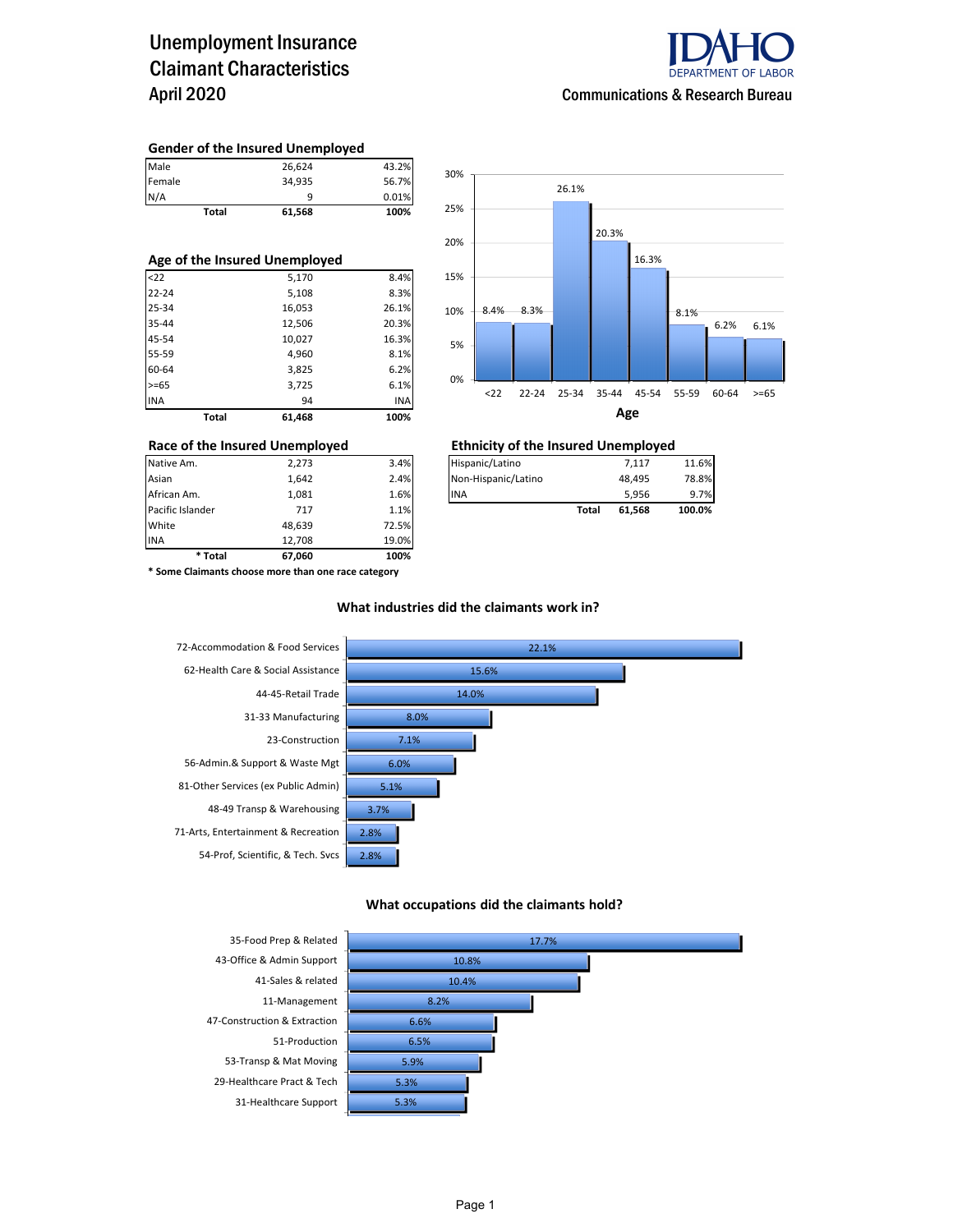# Unemployment Insurance Claimant Characteristics April 2020 Communications & Research Bureau



|                                                              | <b>April</b> |       | <b>March</b>   |       | <b>Monthly</b>    | <b>April</b> | Yearly |                   |
|--------------------------------------------------------------|--------------|-------|----------------|-------|-------------------|--------------|--------|-------------------|
| <b>Demographics</b>                                          | 2020         |       | 2019           |       | <b>Difference</b> | 2019         |        | <b>Difference</b> |
|                                                              |              |       |                |       |                   |              |        |                   |
| Gender:                                                      |              |       |                |       |                   |              |        |                   |
| Male                                                         | 26,624       | 43.2% | 5,492          | 70.9% | 21,132            | 3,358        | 63.6%  | 23266             |
| Female                                                       | 34,935       | 56.7% | 2,253          | 29.1% | 32,682            | 1,922        | 36.4%  | 33013             |
| <b>INA</b>                                                   | 9            | 0.0%  | $\overline{2}$ | 0.0%  | 7                 | $\mathbf 0$  | 0.0%   | 9                 |
| Total                                                        | 61,568       |       | 7,747          |       | 53,821            | 5,280        |        | 56288             |
| Race: NOTE: Claimants may choose more than one Race category |              |       |                |       |                   |              |        |                   |
| Native American                                              | 2,273        | N/A   | 641            | N/A   | 1,632             | 317          | N/A    | 1956              |
| Asian                                                        | 1,642        | N/A   | 132            | N/A   | 1,510             | 142          | N/A    | 1500              |
| African American                                             | 1,081        | N/A   | 136            | N/A   | 945               | 83           | N/A    | 998               |
| Pacific Islander                                             | 717          | N/A   | 80             | N/A   | 637               | 50           | N/A    | 667               |
| White                                                        | 48,639       | N/A   | 6,801          | N/A   | 41,838            | 3,676        | N/A    | 44963             |
| <b>INA</b>                                                   | 12,708       | N/A   | 3,807          | N/A   | 8,901             | 1,886        | N/A    | 10822             |
|                                                              |              |       |                |       |                   |              |        |                   |
| <b>Ethnicity:</b>                                            |              |       |                |       |                   |              |        |                   |
| Hispanic/Latino                                              | 7,117        | 11.6% | 1,156          | 14.9% | 5,961             | 591          | 11.2%  | 6526              |
| Non-Hispanic/Latino                                          | 48,495       | 78.8% | 5,488          | 70.8% | 43,007            | 3,938        | 74.6%  | 44557             |
| <b>INA</b>                                                   | 5,956        | 9.7%  | 1,103          | 14.2% | 4,853             | 751          | 14.2%  | 5205              |
|                                                              |              |       |                |       |                   |              |        |                   |
| Age:                                                         |              |       |                |       |                   |              |        |                   |
| $22$                                                         | 5,170        | 8.4%  | 222            | 2.9%  | 4,948             | 130          | 2.5%   | 5040              |
| 22-24                                                        | 5,108        | 8.3%  | 344            | 4.4%  | 4,764             | 226          | 4.3%   | 4882              |
| 25-34                                                        | 16,053       | 26.1% | 1,539          | 19.9% | 14,514            | 991          | 18.8%  | 15062             |
| 35-44                                                        | 12,506       | 20.3% | 1,628          | 21.0% | 10,878            | 1,098        | 20.8%  | 11408             |
| 45-54                                                        | 10,027       | 16.3% | 1,641          | 21.2% | 8,386             | 1,191        | 22.6%  | 8836              |
| 55-59                                                        | 4,960        | 8.1%  | 1,017          | 13.1% | 3,943             | 725          | 13.7%  | 4235              |
| 60-64                                                        | 3,825        | 6.2%  | 717            | 9.3%  | 3,108             | 555          | 10.5%  | 3270              |
| $>= 65$                                                      | 3,725        | 6.1%  | 639            | 8.2%  | 3,086             | 364          | 6.9%   | 3361              |
| <b>Total</b>                                                 | 61,374       |       | 7,747          |       | 53,627            | 5,280        |        | 56094             |